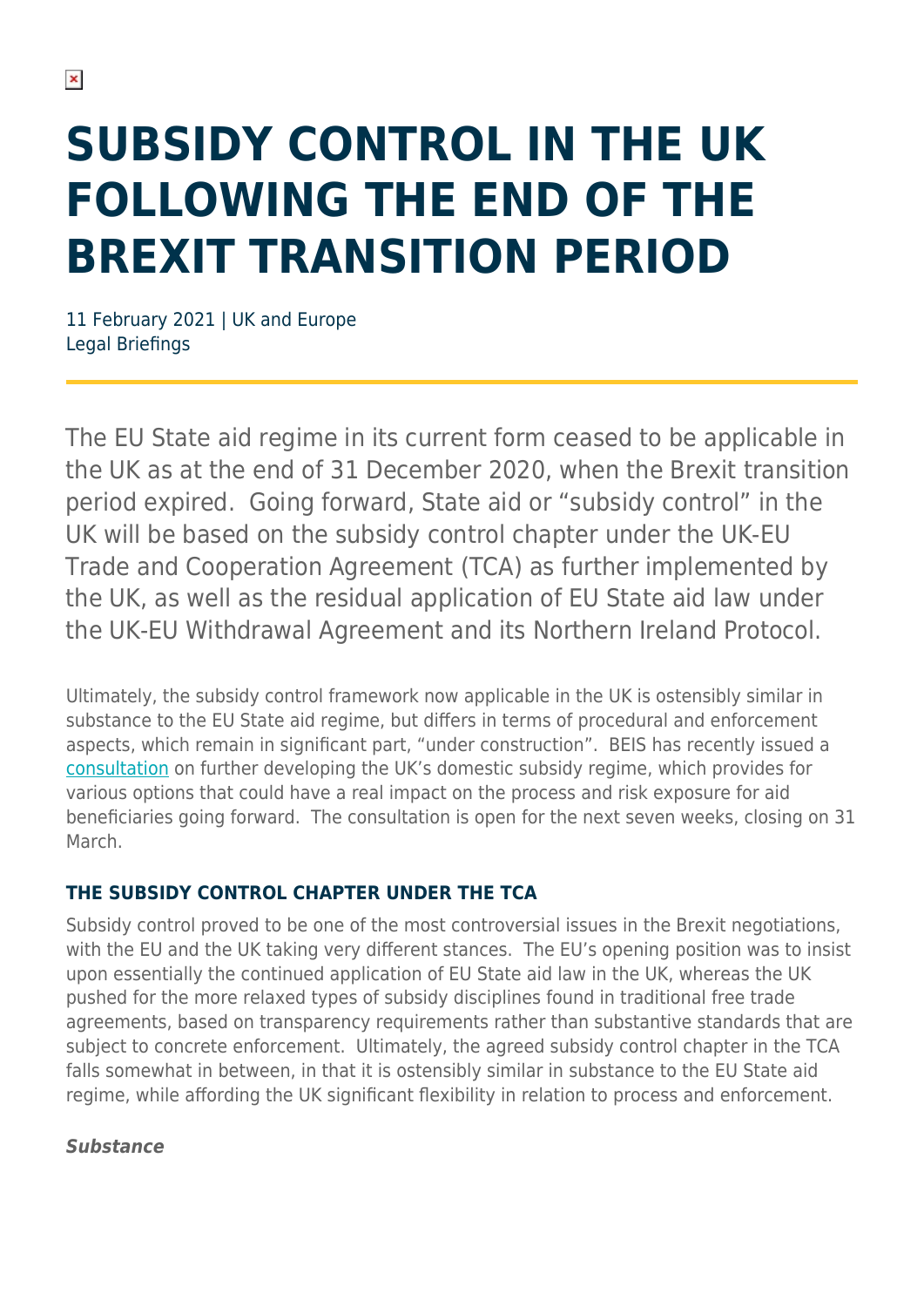The basic substantive structure of the TCA subsidy control requirements comprises two legal assessment stages in line with the EU State aid regime: (i) qualification as a "subsidy"; and (ii) assessment of the compatibility or compliance of that subsidy with various governing "principles", which are intended to ensure that the overall impact of the subsidy is positive and that any negative effects on trade and investment are kept limited.

In terms of qualification, the definition of "subsidy" which determines the scope of the TCA subsidy control requirements, is based on mostly the same key criteria used in the definition of "State aid", although some of these have been given different labels, consistent with the UK's favoured approach of limiting references in the TCA to existing EU law concepts. Under the TCA, a State intervention will therefore be qualified as a "subsidy" if it confers an "economic advantage" granted through the "resources" of a Party, that is "specific" insofar as it favours certain "economic actors" over others, and which has an "effect on trade or investment" between the UK and EU.

Where a State measure gives rise to a "subsidy", the general rule under the TCA is that it may only be legally granted if it complies with certain high-level governing "principles". These "principles" are very similar to the "common assessment principles" under EU State aid law which are used by the European Commission (the Commission) to assess the "compatibility" of State aid, and on which basis the Commission has prepared detailed aid measure-type specific and sector specific compatibility guidelines. Accordingly, under the TCA, a subsidy can only be granted if essentially, it pursues a specific public policy objective to remedy an identified market failure; it is proportionate and limited to what is necessary; it has an incentive effect on the beneficiary and does not compensate for costs the beneficiary would have funded in any event; the subsidy is an appropriate instrument; and the positive effects of the subsidy outweigh any negative effects on trade or investment between the UK and EU.

In addition, the TCA subsidy control chapter contains various relaxations of the rules that are aligned with the EU State aid regime, including in relation to de *minimis* subsidies and in relation to subsidies compensating for damage caused by natural disasters or in relation to economic emergencies, which are akin to the provisions used by the Commission to quickly approve much of the COVID-19 State aid during the past year. There are also supplementary "principles" for specific types of subsidies or sectors, such as rescue and restructuring subsidies, subsidies for large cross-border or international cooperation projects, and energy and environmental subsidies, which reflect at a high-level some of the more detailed Commission compatibility guidelines.

In overall terms therefore, there is significant commonality between the substantive TCA subsidy control requirements and the EU State aid rules. That said, there may well be scope for the application of the substantive requirements in the UK to diverge as practice develops. For example, it seems possible that the criterion of "effect on trade or investment" could be interpreted in a more "effects-based" manner than the equivalent criterion under EU State aid law, which has been interpreted as representing a very low threshold only and is therefore effectively superfluous in practice in many cases.

#### *Process and enforcement*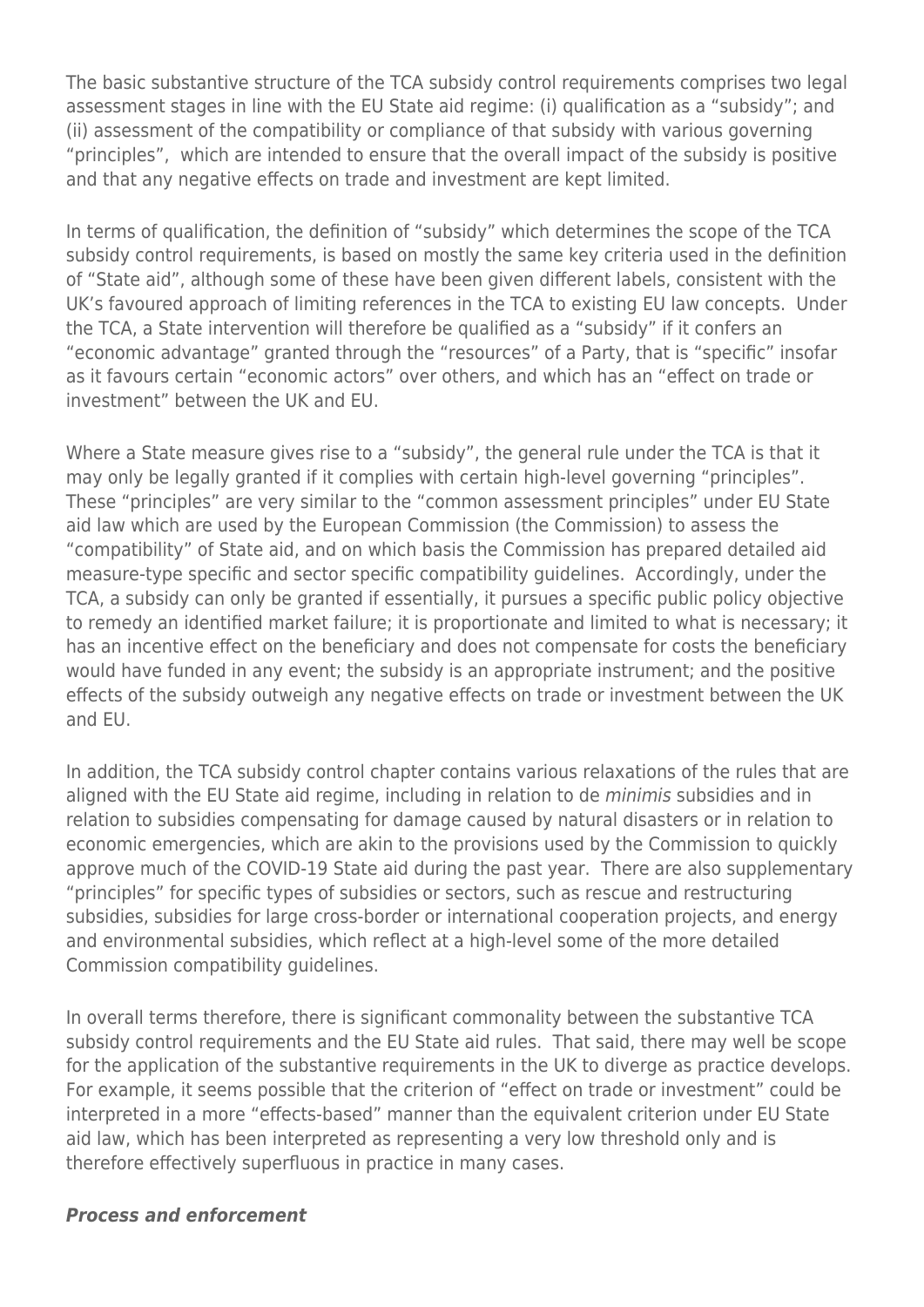In contrast with the substantive requirements, the TCA requirements in relation to process and enforcement, differ materially from the EU State aid regime.

In particular, under EU State aid law, all State aid is subject to the so-called "standstill obligation" in that State aid cannot be implemented without prior approval by the EU's State aid authority, the Commission. As explained above, the Commission has issued detailed compatibility guidelines which set out how it assesses State aid measures. It has also issued a number of block exemptions, which essentially "pre-approve" State aid measures fulfilling their conditions, and under which the great majority of State aid in the EU is granted. Finally, the Commission is also responsible for investigating alleged "unlawful aid" that has been granted in breach of the standstill obligation, a notable example of which includes the Commission's ongoing high-profile enforcement activity in relation to multinationals' taxplanning arrangements.

The Commission therefore, as the EU's State aid authority, has a fundamental role under the EU State aid regime.

Under the TCA however, while the UK is required to set up an independent subsidy authority, the TCA does not prescribe the functions of the authority, which remains up to the UK, and there is no requirement for the UK to provide for a "standstill obligation" and a system of ex ante approval. Instead, the primary mode of enforcement under the TCA is to be ex post, through complainants bringing actions in the national courts, which are to have jurisdiction to assess the consistency of individual subsidies with the "principles". The TCA aims to facilitate the bringing of such claims through transparency requirements which oblige public authorities to publish and make information in relation to individual subsidies available to complainants. On the other hand, given the absence of detailed compatibility guidelines or block exemptions, there is not much by way of safe harbours that could be used by public authorities and beneficiaries to confidently shield measures from ex post challenge.

The other contrast with the EU State aid regime is the potential for the EU and UK to impose unilateral "remedial measures" if it considers that a subsidy granted by the other Party causes "a significant negative effect on trade or investment between the Parties", apparently irrespective of whether the subsidy complies with the "principles". The TCA provides that these remedial measures must be restricted to what is "strictly necessary and proportionate in order to remedy the significant negative effect" but do not otherwise restrict the type of remedial measure that can be imposed. The Party against which the remedial measure has been taken has the possibility to refer the matter to arbitration, but the measure will remain in place during the course of the arbitration.

In summary, under the TCA subsidy control requirements, the UK would be able to move more quickly in granting subsidies and may have greater flexibility. However, that could potentially come at the cost of less legal certainty and greater risk of ex post challenge either through complainants in the national courts, and in the case of subsidies with significant distortive potential, by the EU itself.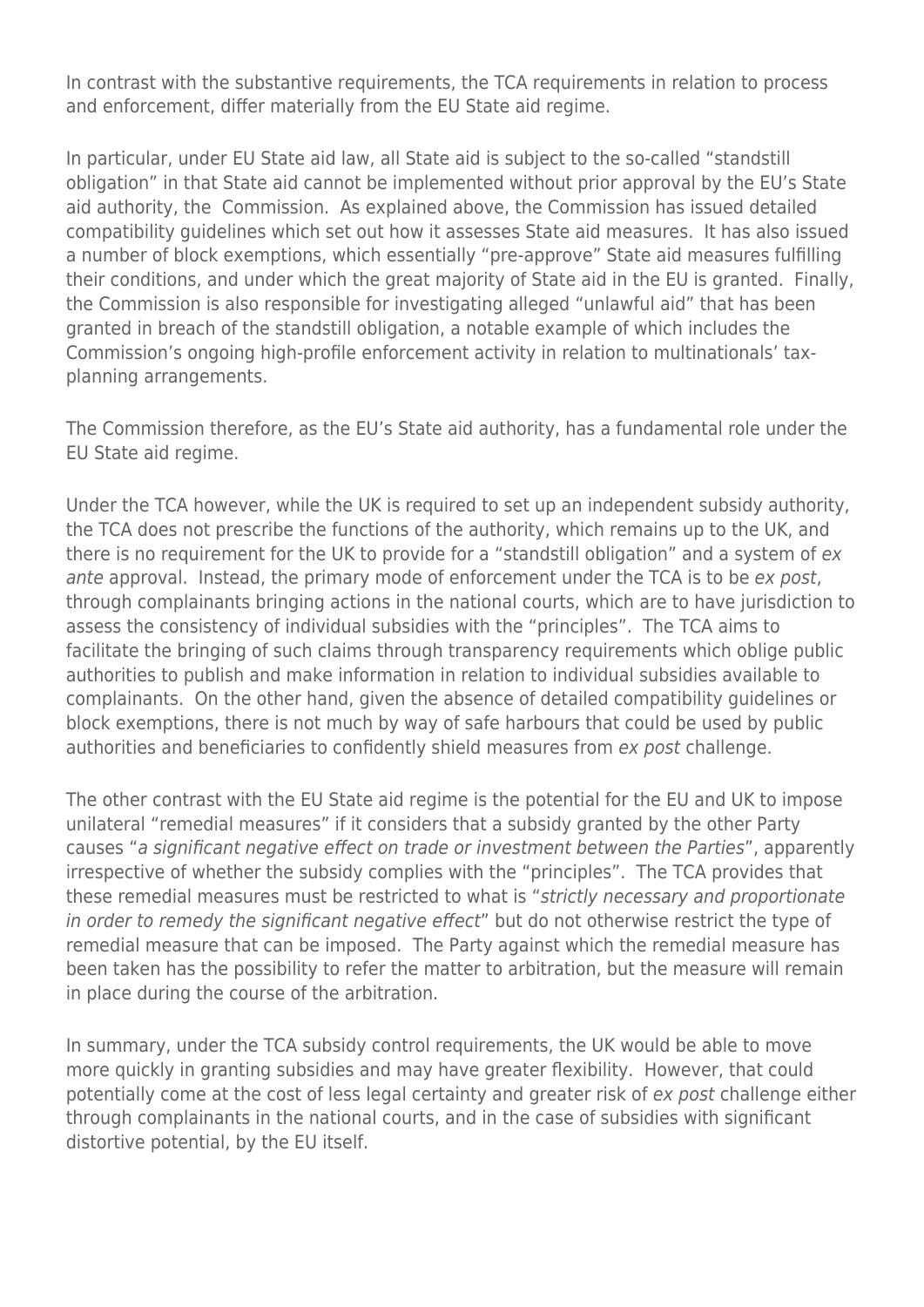#### **STATUS OF THE TCA SUBSIDY CONTROL REQUIREMENTS IN THE UK**

Whereas the provisions of an international treaty would normally not be directly effective in national law, and would need to be specifically implemented in the UK, the position with respect to the TCA is different. This is because, as part of its general implementation act for the TCA - the European Union (Future Relationship) Act - the UK included a broad catch-all implementation provision, which effectively provides for a form of temporary direct effect. Under section 29 of the Act, UK law is to have effect with such modifications as necessary for implementing the TCA provisions insofar as there is no more specific implementation for the time being.

The impact of this, is that the TCA subsidy control requirements may already be enforceable in the UK, notwithstanding the lack of specific implementation. This seems to have been acknowledged by BEIS itself in its [subsidy control guidance](https://www.gov.uk/government/publications/complying-with-the-uks-international-obligations-on-subsidy-control-guidance-for-public-authorities/technical-guidance-on-the-uks-international-subsidy-control-commitments) issued to public authorities, in which it states that public authorities must comply with the TCA requirements from 1 January 2021 onward, making reference to their effect in domestic law due to the European Union (Future Relationship) Act, and the potential for court challenges already to be brought. It remains to be seen however, how long this temporary direct effect will subsist.

#### **BEIS CONSULTATION ON THE UK SUBSIDY CONTROL REGIME**

On 3 February, BEIS issued a consultation which begins to put more flesh on the subsidy control requirements under the TCA and sets out a number of possibilities and options that could have a significant bearing on the process and risk exposure for aid beneficiaries going forward.

In particular, the consultation puts forward a number of possible functions for the independent subsidy authority that the UK is required to establish under the TCA. These include more advisory and systemic-type functions, such as the development of guidance for public authorities and assistance in designing subsidies consistently with the principles, as well as enforcement powers in relation to complaints. Notably however, BEIS does not appear to be considering any kind of formal ex ante notification and clearance process. although it does refer to possible non-binding pre-award advice, which would serve to provide further comfort in relation to individual subsidies.

In terms of ex post enforcement in the national courts, the consultation indicates principally that this should be judicial review based on public law principles, as opposed to a merits review which would be more intrusive. However, the consultation also moots the possibility of appeals being made to the Competition Appeals Tribunal that is responsible for appeals against competition law decisions, in light of the particular legal economics overlay in subsidy control, which could mean a more intrusive level of review.

Notably, the consultation also proposes meaures that would provide for presumed compatibility for "lower risk" subsidies, which appear to be the UK's answer to the Commission block exemptions. The consultation also discusses sector specific or aid measure-type specific provisions, although it is not entirely clear whether BEIS intends to go much further than the kind of high-level supplementary principles in these areas that are already set out under the TCA.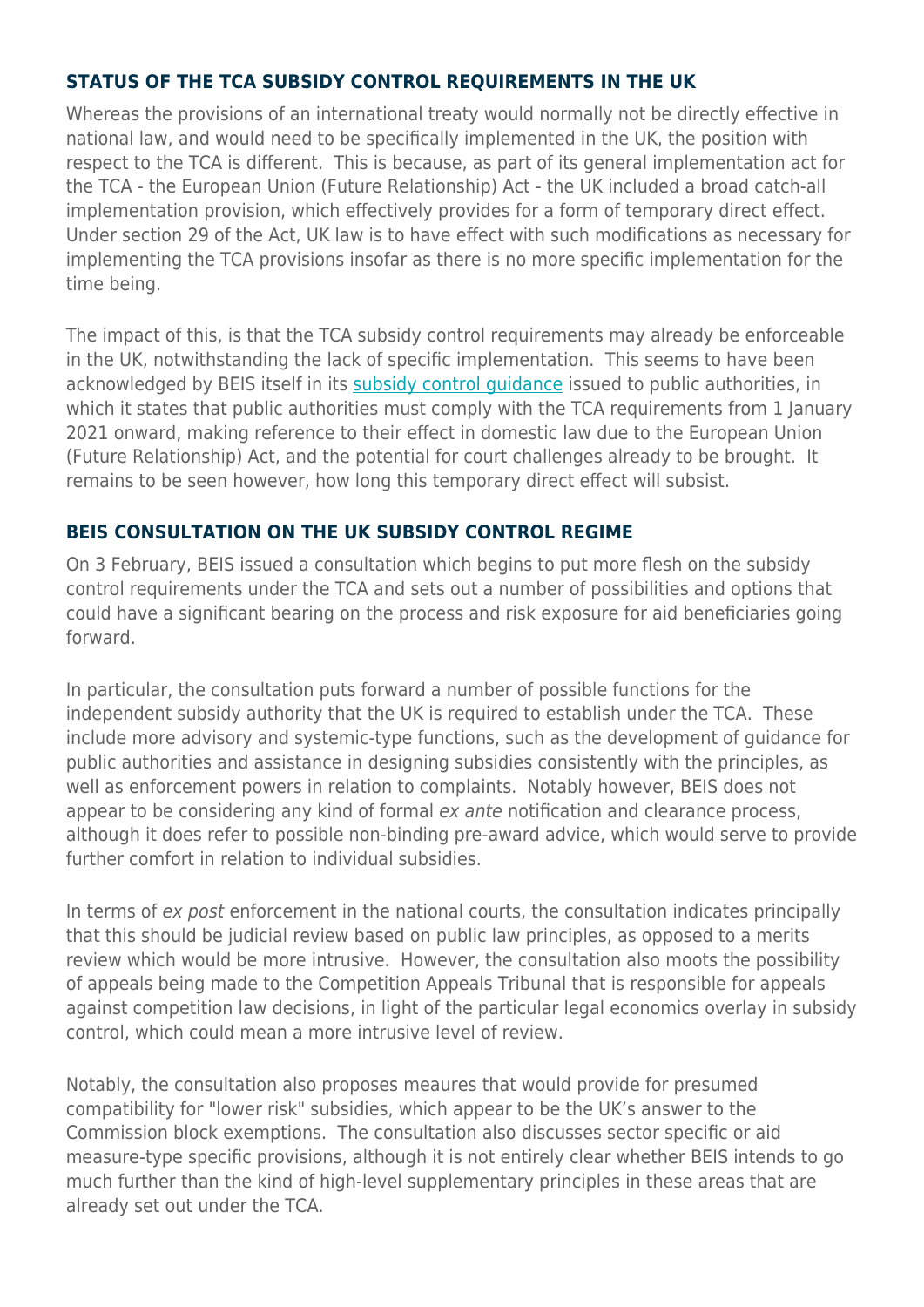Finally, and more generally, the consultation places strong emphasis on the importance of limiting distortions to competition in the UK internal market. A new governing "principle" is proposed to this end, as well as additional provisions and assessments, including specific "competition impact reviews" for "high risk" subsidies.

The consultation is open for the next seven weeks, closing on 31 March. The consultation is likely to result in new legislation, as well as guidance, providing a more detailed framework for the UK's subsidy control framework.

#### **RESIDUAL APPLICATION OF EU STATE AID LAW UNDER THE NORTHERN IRELAND PROTOCOL**

The final main aspect of subsidy control in the UK going forward is the residual application of EU State aid law under the UK-EU Withdrawal Agreement and its Northern Ireland Protocol.

The Protocol provides for the continuing application of EU State aid law to measures that affect trade in goods and electricity between Northern Ireland and the EU. The meaning of the term "affect trade" and therefore the scope of this provision however, remains subject to very different interpretation by the EU and UK. The Commission takes the view that this should be interpreted consistently with the meaning of that term under EU State aid law, which as explained above, represents a very low threshold. On this basis, the Commission has claimed that EU State aid law continues to have significant "reach back" beyond subsidies granted directly to companies in Northern Ireland, and would also encompass subsidies to companies in Great Britain if they sell goods in Northern Ireland.

In contrast, the UK's position is that subsidies granted in Great Britain are only in scope where "there is a clear benefit from" and a "genuine, direct link" between the subsidy and companies in Northern Ireland. Therefore, where a subsidy is provided to a company in Great Britain that simply places goods on the Northern Ireland market alongside other markets, this would not be subject to EU State aid law.

It remains to be seen how the Protocol will be applied in practice in this regard and how the conflict will be resolved. It is also possible that these issues will be adjudicated by the UK courts in the coming months as complainants may seek to enforce the Protocol's provisions in relation to EU State aid law before the national courts.

#### **CONCLUSION – RISKS AND OPPORTUNITIES FOR AID BENEFICIARIES**

In light of the above, the legal position with respect to subsidies in the UK at present is not straight-forward and significant questions remain as to how the new requirements will be applied. While the UK would seem now to have greater flexibility in providing subsidies, this may come at the cost of increased legal uncertainty and consequently more risk for aid beneficiaries.

The steps that the UK is now taking to further develop its subsidy control regime however, including through the present consultation, may alleviate some of these uncertainties and stakeholders have the opportunity to contribute towards finding the right balance for the UK's subsidy control regime going forward.